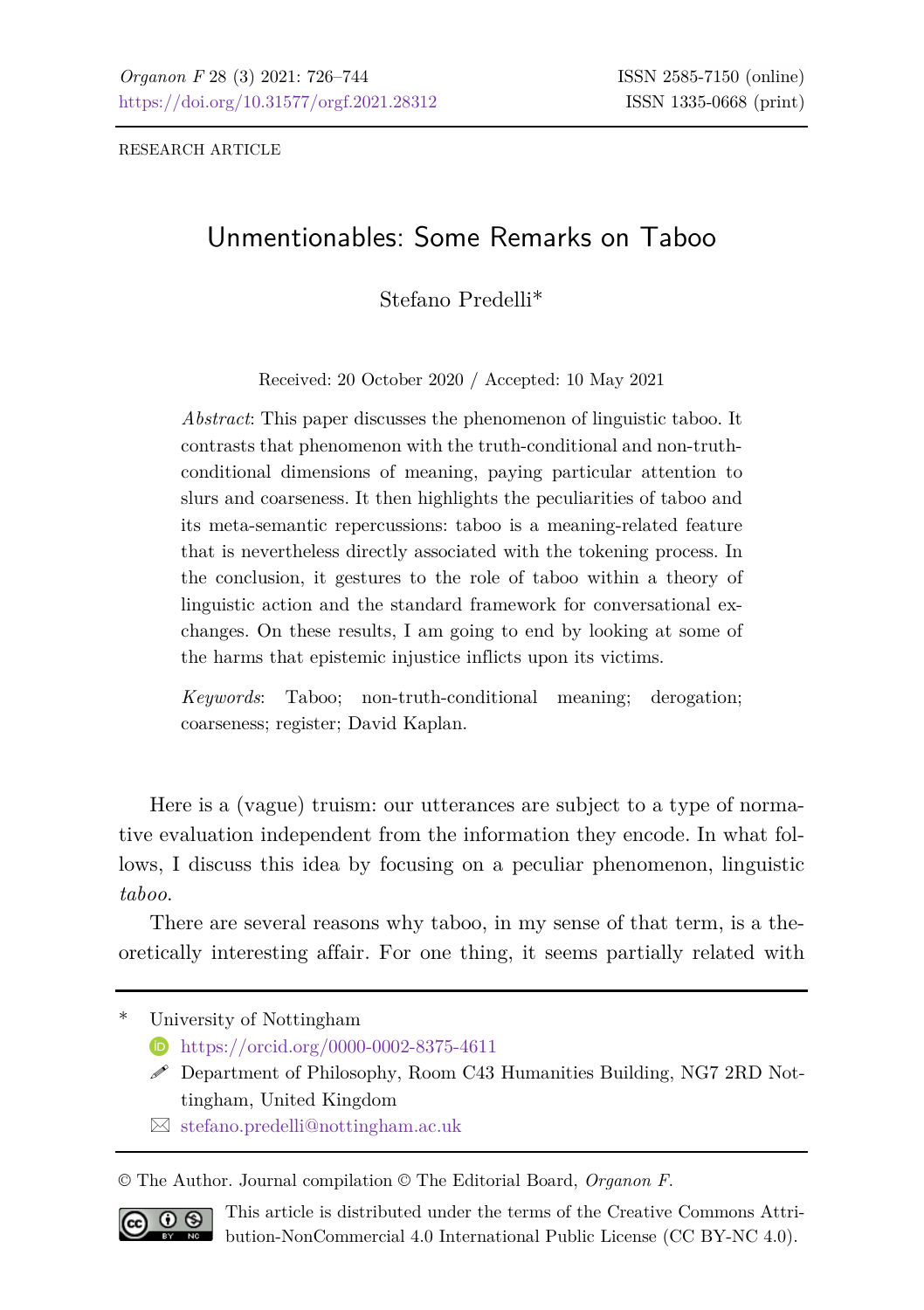more widely studied realizations of so-called non-truth-conditional meaning, as in the cases of register or derogation mentioned throughout this essay. Indeed, at least among us, the most likely candidates for anything in the vicinity of taboo are certain coarse expressions, and/or certain instances of racial or ethnic slurs. Yet, as I explain in what follows, taboo maintains a distinctive dimension: the conventional regularities responsible for the taboo status of an expression occupy an idiosyncratic niche, separate both from the classic treatments of truth-conditions and from the more recent semantic frameworks for expressives, honorifics, and all that goes with them.

To anticipate, taboo expressions are *unmentionable* expressions: what warrants a negative reaction to taboo words is their sheer display, that is, their mere occurrence. And so, their charged status derives from the presence of their tokens, including realizations within quotation marks or merely accidental occurrences. If, as it seems plausible, the taboo status of an expression is part and parcel of its conventional profile, it follows that the conventions in question must belong to areas of inquiry other than those traditionally covered by semantics – at least on a standard understanding of semantics as the study of conventional meaning, in its truth-conditional and non-truth-conditional guises.

In section one, I swiftly sketch certain features of current semantic theorizing, with particular attention to the non-truth-conditional domain. I do so for two reasons: as a preliminary background for the aforementioned partial relationships between these phenomena and taboo, but also as a term of contrast intended to highlight taboo's most intriguing idiosyncrasies. I propose a preliminary analysis of the peculiarly unmentionable status of taboo words in sections two and three, where I focus on the relationships between taboo, pure quotation, and related phenomena. Section four ventures a positive hypothesis: some aspects of the conventional profile of an expression, first and foremost its taboo status, are properties that belong in the province of the theory of action, rather than of semantics. Section five wraps things up with a few tentative remarks on the characteristic effects of the actions in question, taking as my starting point the idiosyncratic role of taboo within the study of conversational exchanges.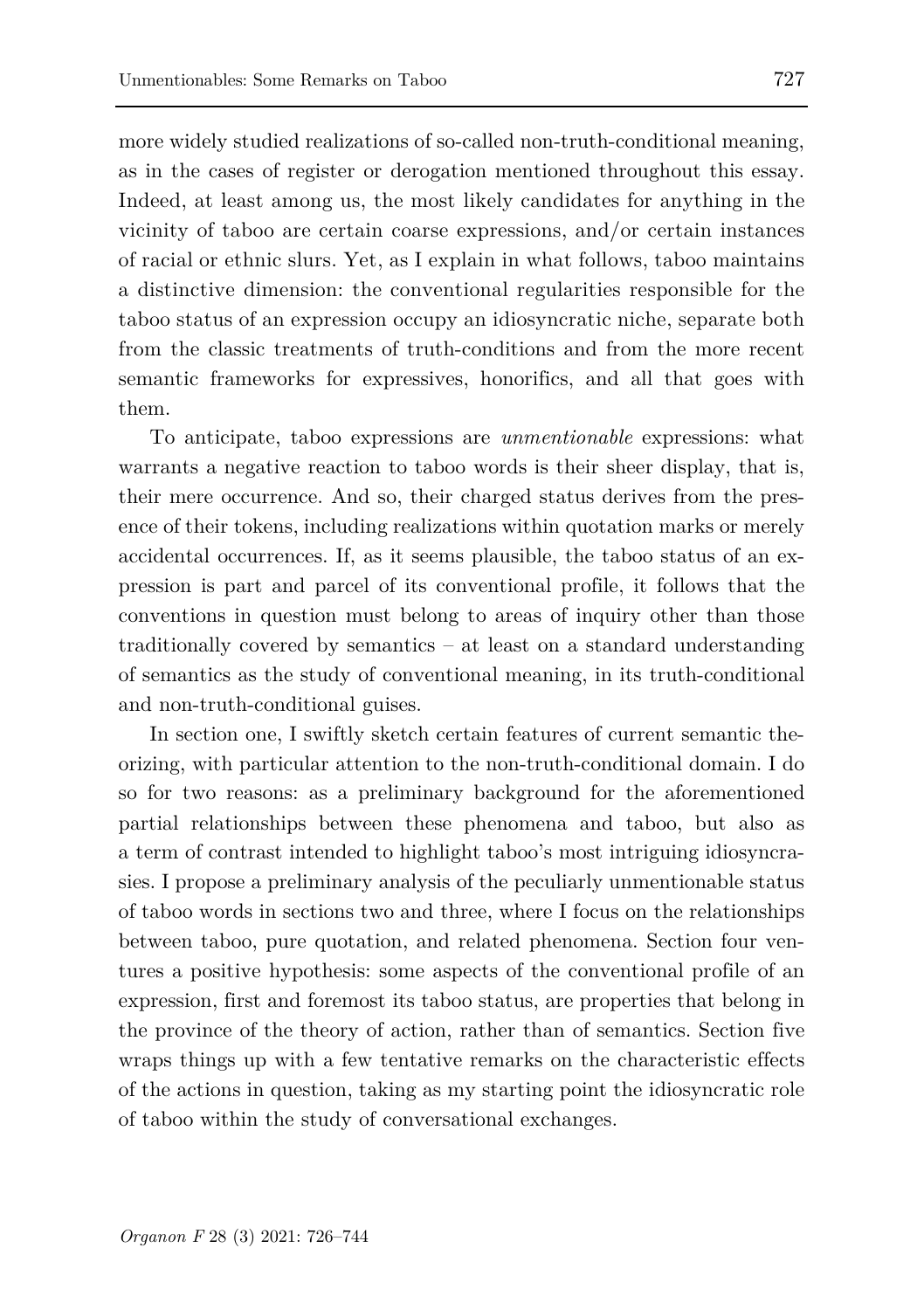#### **1. Non-truth-conditional meaning**

One's utterances can be subjected to a straightforward form of criticism, in the sense that what they encode happens to possess undesirable properties. So, a speaker may be chastised for uttering falsehoods, for asserting what she does not believe to be the case, or for putting forth an uninformative or irrelevant claim. Or else, she may be criticized for revealing information that should have been kept secret, or for speaking of a subject which ought not to be brought up in polite company. Yet, in other cases, the object of our normative assessment seems to be more closely related to one's mode of expression, rather than to the properties of encoded content: what has been said may well have been true, relevant, or interesting, but the way in which that content has been presented is judged to be offensive, inappropriate, or objectionable.

The *justifications* for these sorts of assessments presumably ensue from significantly different considerations. For instance, falsehood, insincerity, and irrelevance apparently invoke normative constraints other than those in place for our disdain towards profanities or offensive categorizations. Yet, at least according to widespread consensus, the *source* of these outcomes remains within the domain of semantic inquiry: *modulo* the distinction I am about to mention, both what an expression encodes and the aforementioned additional effects achieved by its use depend on the conventional properties naturally categorized as parts of its *meaning*.

The distinction that I have in mind is familiar enough: certain effects of the employment of an expression ensue from a dimension of conventional meaning that is different from the type of meaning responsible for its truthconditional contributions. Cases of register, honorifics, and slurs are perhaps the most widely discussed exemplars in this respect. So, intuitively, my use of 'tummy' at the doctor's may well contribute to true and informative information about my health, but it remains inappropriate *qua* exemplar of so-called Child Directed Speech, that is, as an instance of a type of register unsuitable for the interaction among adults. By the same token, the description of a German national by means of 'Kraut' may well be accurate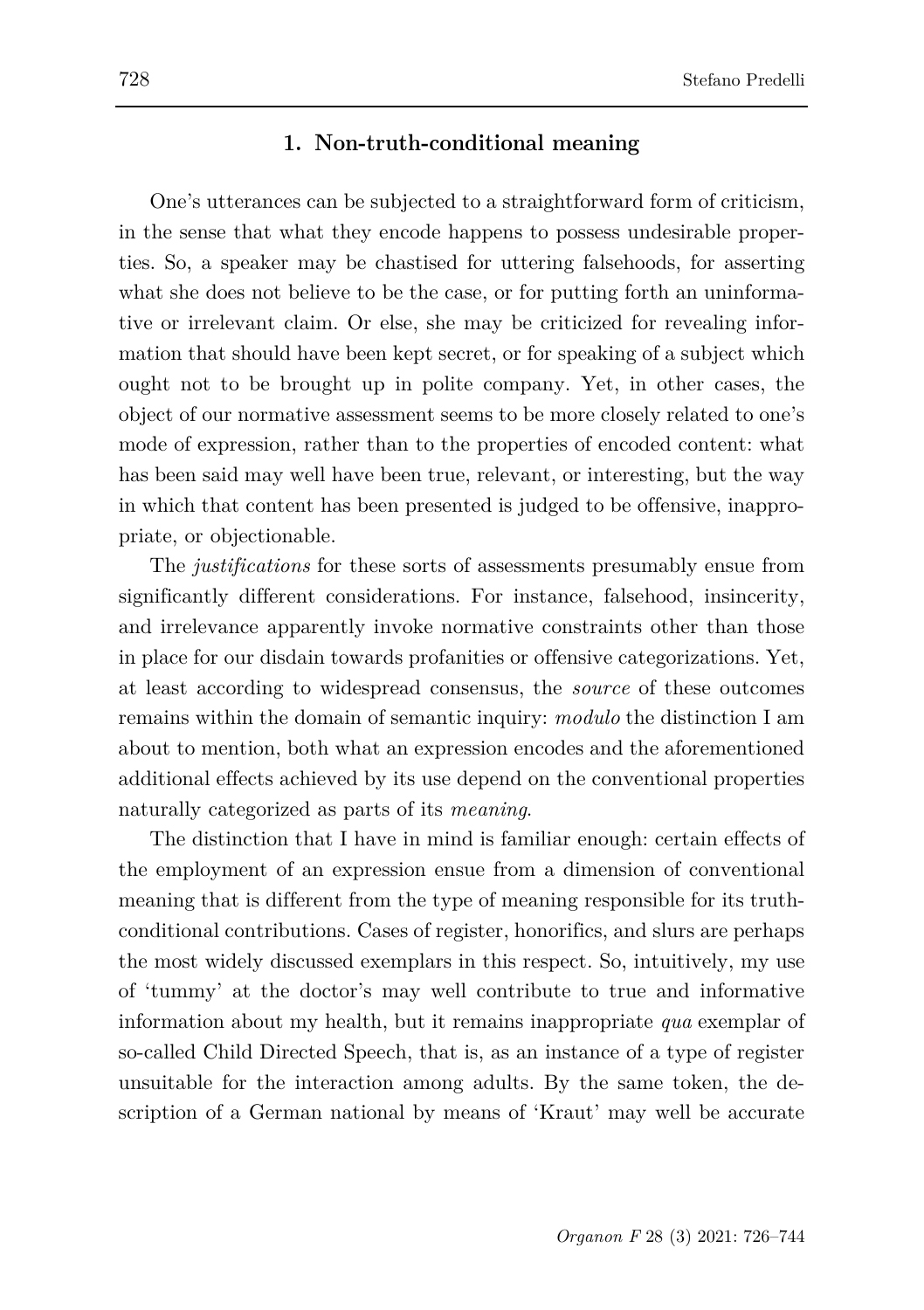and relevant, while remaining an appropriate target of disapprobation from the viewpoint of non-xenophobic decency.<sup>[1](#page-3-0)</sup>

This intuitive divide has spurred a lively and fruitful semantic debate, focused on the peculiarity of the kind of meaning responsible for outcomes of register, coarseness, slurring, and all the rest. The buzzwords here are familiar enough and need not be rehearsed here: unlike more familiar forms of meaning, the conventions in question engender peculiar outcomes of *nondisplaceability* or projection, they play a *non-at-issue* role in the economy of conversation, and/or they display peculiarly *expressive* characteristics. Accordingly, as widespread philosophical jargon puts it, conventional meaning distributes along two different dimensions: a *truth-conditional* dimension responsible for the contribution of truth-conditionally relevant content, and a *non-truth-conditional* aspect devoted to those other peculiarities in an expression's conventional profile.[2](#page-3-1)

Two aspects in this research program are worthy of note. The first decrees that issues of register, derogation, and all the rest ensue from meaning. The second focuses on the type of meaning it is. It is this second issue that has received most of the attention in the current literature: non-truth-conditional meaning is meaning all right, but it is a meaning of a special sort,

ł

<span id="page-3-0"></span><sup>1</sup> On register and related issues see for instance (Cruse 1986), (Allan 1990), and (Allan and Burridge 2006). For an influential essay on honorifics, see (Harada 1976); see also (Holmes 1992). For a sample of the discussion of derogatory terms, see (Potts 2003), (Hom 2008), (Richard 2008), (Williamson 2009), (McCready 2010), and (Anderson and Lepore 2013). For a study of the relationships between slurs and register, see (Diaz-Legaspe et al. 2020) and, for my own views on these matters, see (Predelli 2013).

<span id="page-3-1"></span><sup>2</sup> The labels are not entirely perspicuous. At least in some views, what falls under the non-truth-conditional side is explicable in terms of truth-evaluable content, as in the case of 'Kraut' and the content that the speaker disparages Germans. Still, even in those views, this type of information is extraneous to the truth-conditions of, say, 'Angela is a Kraut', thereby providing at least partial justification for the standard description of its source as 'non-truth-conditional'. Regarding (different versions of) this paradigm see, among many, (Kaplan 1999), (Kratzer 1999), (Potts 2003), (McCready 2010), and (Gutzmann 2015); for my own views see (Predelli 2013). For discussions of non-displaceability see in particular (Kratzer 1999), (Potts 2003), (Sauerland 2007), (Amaral et al. 2007), and (Simons et al. 2010).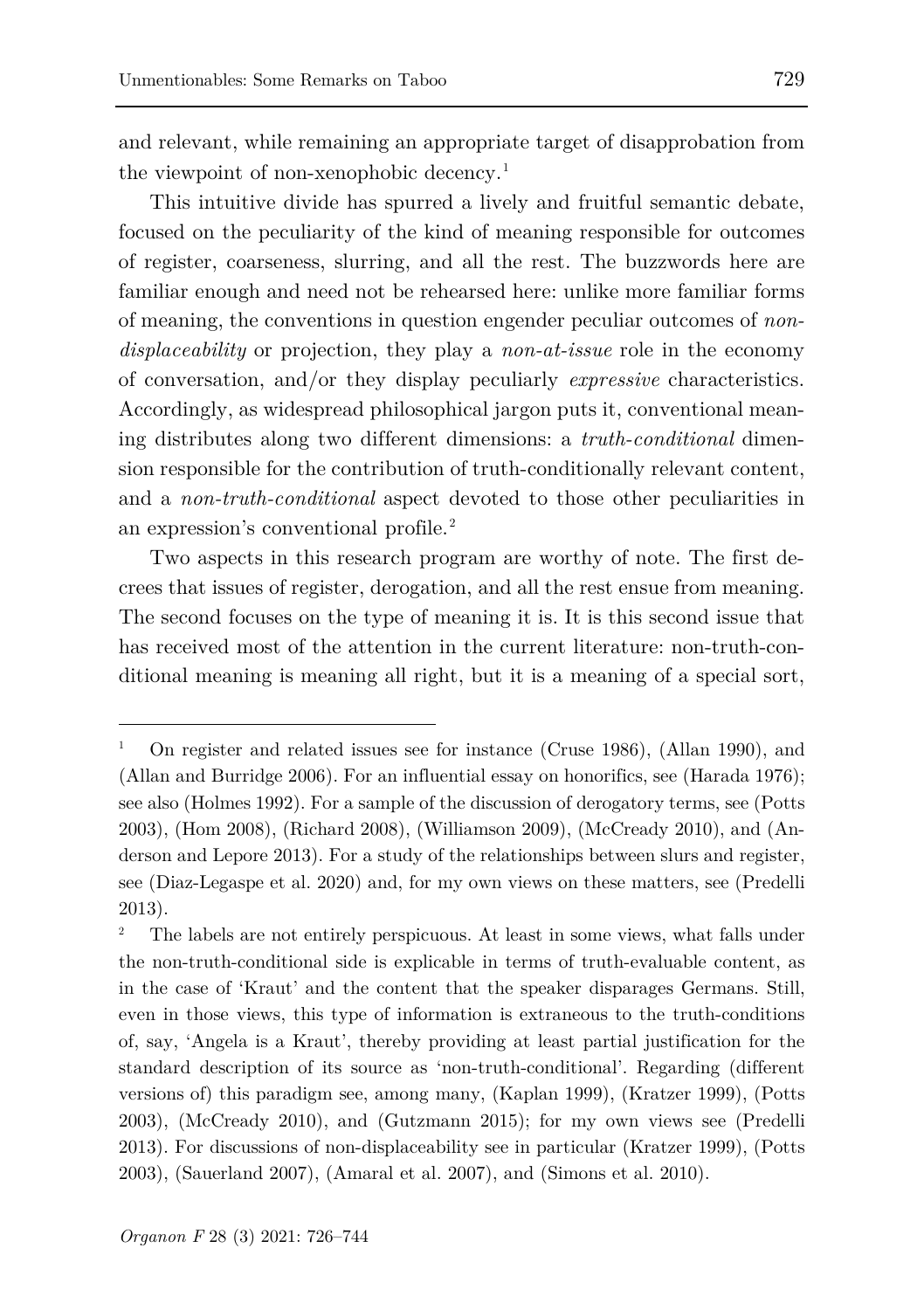worthy of being unveiled in all its multifarious manifestations. The starting point of the ensuing debates, namely the semantic dignity of the non-truthconditional dimension, is often accepted without further ado. But here, presumably, the proof is in the pudding: a non-truth-conditional dimension of meaning may safely be taken on board, as long as its yields desirable and theoretically fruitful outcomes.

For the record, for me, the pudding is worth the effort. In particular, the non-truth-conditional dimension apparently gives rise to phenomena and regularities that mirror, *mutatis mutandis*, those ensuing from more familiar sources of meaning. For instance, 'Angela is a Kraut but I never derogate Germans', though possibly true, seems to engender a tension most naturally explainable in terms of the contrast between the derogation included in the meaning of 'Kraut', and the content encoded in the second conjunct. Or else, in Italian, 'ti ho invitato a pranzo' ('I treated you [informal] to lunch') apparently bears some close relationship to 'the speaker is in a relation of familiarity with the addressee', even though it does not entail it.

And so, without further ado (and without argument) I happily go along with the familiar multi-dimensional approach to conventional meaning and to semantics. For me, then, 'stomach' and 'tummy', 'German' and 'Kraut', or, to cite an example that will play some role in what follows, 'to copulate' and 'to fuck' are truth-conditionally on a par, but they are not synonymous: by virtue of their meaning, the latter are instances of, respectively, Child Directed Speech, slurring, and coarseness. I accept all of this with nonchalance because my topic is not non-truth-conditional meaning, but the contrast between the dimensions of meaning to which I have alluded thus far and a different property of certain expressions. That property is the protagonist of this essay, namely *taboo*.

### **2. Towards taboo**

The last example in the foregoing paragraph was not out of place in an academic journal: coarseness, the phenomenon exhibited by 'fuck', is surely an appropriate instance of non-truth-conditional meaning, side by side with register, honorifics, or derogation. It is, unsurprisingly, a word that has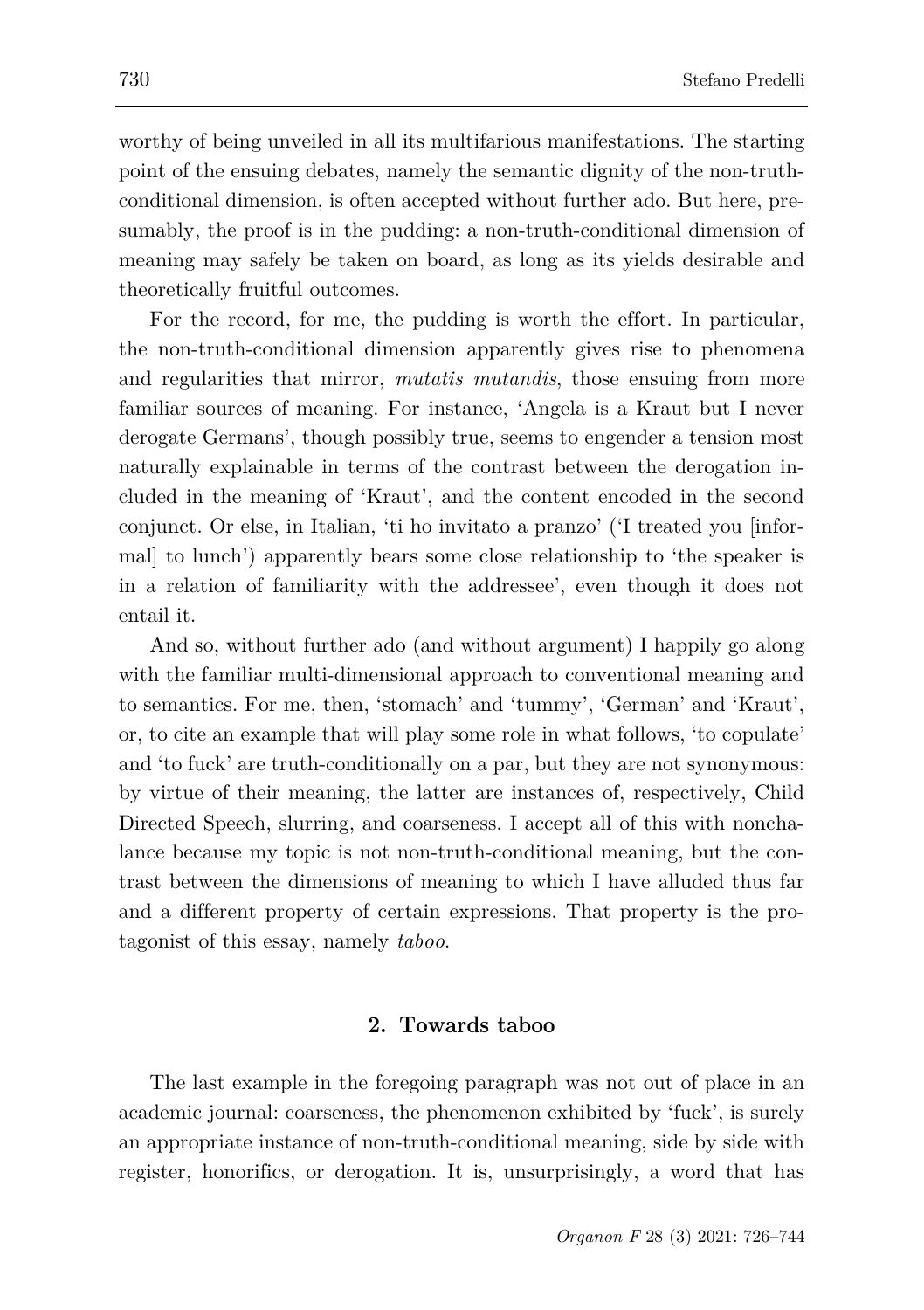received the attention it deserves, including a monograph with essays directly devoted to it and to related affairs such as 'up yours' (Zwicky et al. 1971). In its adverbial form, it even appears in the title of an article in the academically dignified journal *Theoretical Linguistics*, unsurprisingly in an issue devoted to non-truth-conditional meaning in all of its manifestations (Geurts 2007).

Of course, neither I nor the authors of those essays inappropriately abandoned the terse register required for academic publication. In a nutshell, we all freely *mentioned* a coarse expression, but we refrained from using it. And yet, that word probably stood out in my list of specimens of the non-truthconditional domain. Of course, only the prissiest of readers would have been inclined to chastise my display. Still, even my most blasé audience did not fail to note its colourful appearance. Even dignified linguists such as the contributors to the aforementioned collection, though officially engrossed in the linguistic properties of 'fuck', did not conceal the transgressive gusto with which they put that expression on the printed page.<sup>[3](#page-5-0)</sup>

This phenomenon is even more apparent when what is at issue is not what most of my readers are likely to consider a minor infraction of proper decorum. Derogatory terms with a history and potency much stronger than my relatively tame 'Kraut' resist unfettered mention to a greater extent than instances of coarseness, and they do so on the basis of a normative stance grounded on less superficial principles. I remain confident that, at most, mention of 'fuck' puts a cursory smile on some readers' lips. Other more alarming instances may in the end legitimately appear within quotation marks. Still I, and for all I know most of the students of slurs, steer away from causing offence by listing as their exemplars mild-mannered affairs such as 'Kraut' or, in Michael Dummett's case, downright antiquated exemplars such as 'Boche' (Dummett 1973).

<span id="page-5-0"></span><sup>3</sup> In her discussion of slurs and offensiveness Renée Bolinger notes how "there is still something … offensive about listing … slurs explicitly" (Bolinger 2017, 443), and how "in some cases a speaker may rightly be censured for directly mentioning the slur" (Bolinger 2017, 451). Her topic is, of course, importantly different from mine: here, coarseness and slurs only occur as negotiable evidence of the limited forms of linguistic taboo available in our society. But the recognition of a certain 'resistance to mention' remains apt.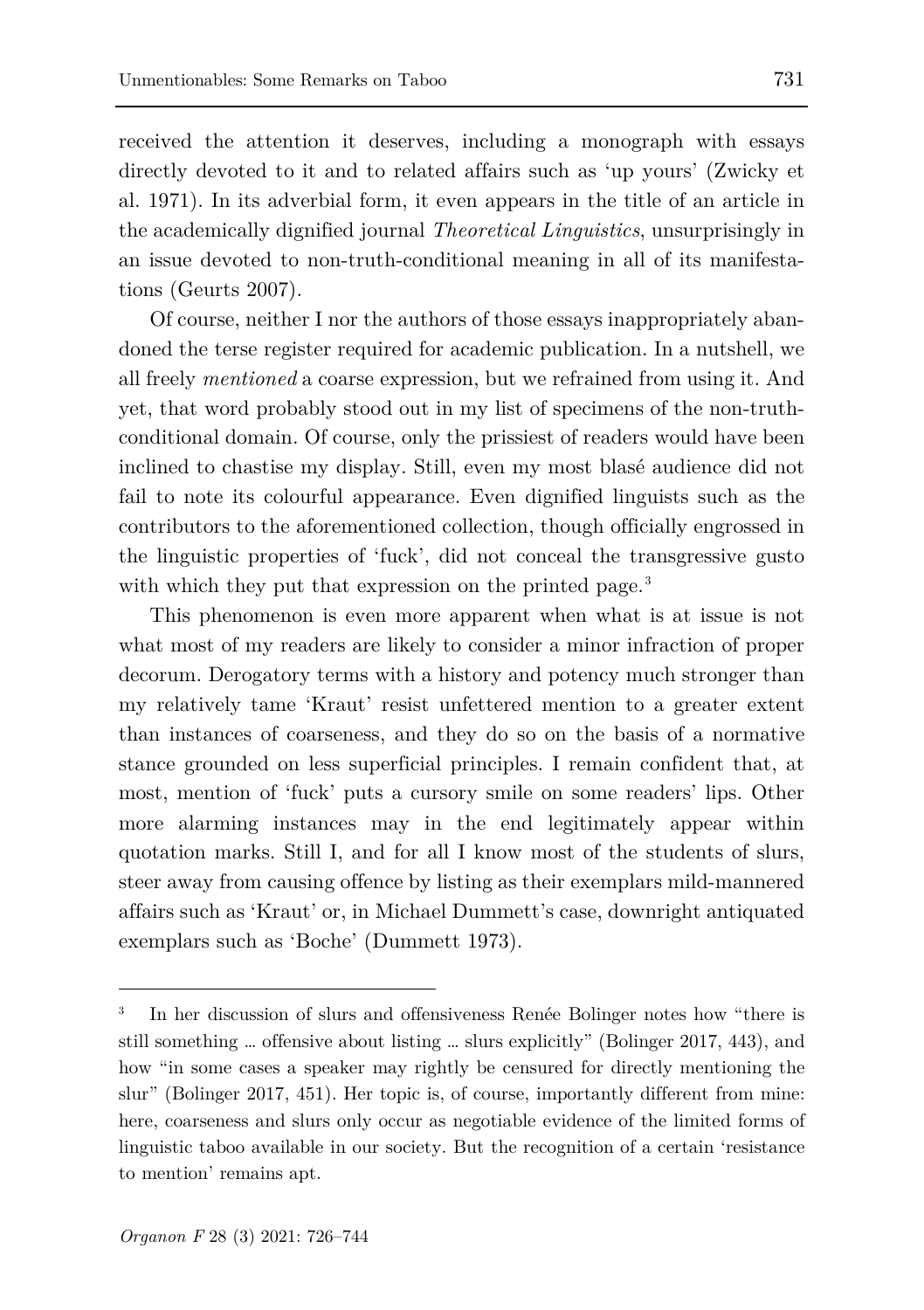It may be argued that all of the above indulges in excessive delicacy, a puerile fascination with the sheer sight of 'fuck' or, in the case of those most distasteful racial slurs, yet another case of political correctness gone crazy. That may, in the end, be the case. But it is a case that needs to be made. The question whether 'fuck' may at all be mentioned in an academic journal may well be replied in the positive, but it remains an intelligible question, unlike, say, the question whether one may mention 'rabbit' or 'Aristotle'. And the question whether this tolerance ought to extend to other instances is one that should not be taken unreflectively.

This peculiarity of the expressions under discussion, that is, their noteworthy occurrence within mention, is further testified by the existence of conventionalized locutions that designate those words without indulging in their displays. For instance, although I could refer to a common coarse designator of sexual activity by enclosing that verb within quotation marks, I could more delicately have done so by using the dedicated description 'the f-word'. No prizes for guessing its designatum: that description is properly in the singular, and what it designates is neither 'French' nor 'fries'.[4](#page-6-0) Similarly, for any moderately informed contemporary speaker, no guessing is required when it comes to 'the n-word', a description that pursues the wonders of mention without indulging in spelling out the unmentionable.

These features of 'fuck' and of particularly charged racial slurs deserve further attention. They are, in a sense, conventional: the distasteful aspects ensuing from the appearance of that four-letter word are surely not natural properties associated with its sound or with the shape of its written form. And yet, these are conventional features that do not fit the semantic frame of mind with which most of us approach register, derogation, or coarseness – or, even more clearly, designation or entailment. That they do not is testified by the very phenomenon to which I have called attention: their resistance to pure quotation.

After all, in a sense, pure quotation is a device *designed* so as to absorb meaning away. And so, in using the six-character quotational term ''fuck'' (that is, 'fuck' flanked by quotation marks), you neither speak of sexual intercourse nor engage in coarse verbal behaviour. At the very least: pure

<span id="page-6-0"></span><sup>4</sup> See (Hughes 1991), (Harris 1987), (Davis 1989); see also (Zwicky 2003).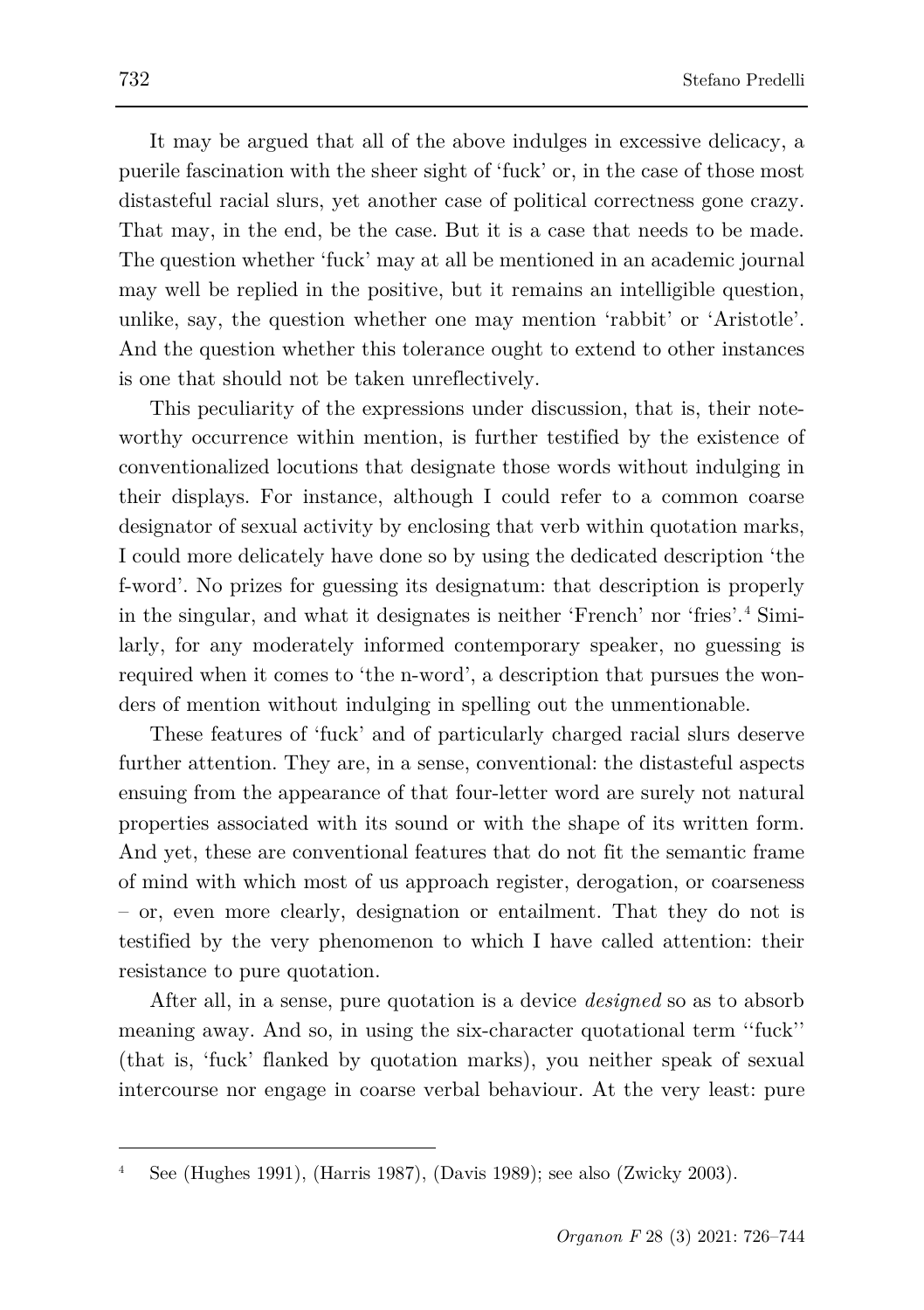quotation isolates you, the speaker, from the truth-conditional and nontruth-conditional commitments associated with what occurs inside the quotes. From the viewpoint of what is being used, then, the result of appending quotation marks is not a function of any of the semantic properties of that to which the quotes are appended. And so, Quine may perhaps have exaggerated the semantic inertia achieved by pure quotation when he proposed that 'cat' occurs in ''cat'' no more interestingly than it does in 'catatonic'.[5](#page-7-0) Yet, semantic inertia remains the name of the game, as testified by the well-formedness of instances where what is included in quotation marks is not a well-formed expression at all, as in the unobjectionable sentence ''xrt' is not an English word'. And so, the connotations of 'fuck' that still reverberate once that term is merely being mentioned must lie on a plane importantly different from that appropriate for all the dimensions of meaning to which I have alluded above, be they truth-conditionally significant properties or instances of non-truth-conditional meaning.

Quine's 'catatonic' is telling in this respect, since noteworthy repercussions may ensue even in cases other than when the mentioned term is being displayed in all of its glory, with those barely noticeable punctuation signs on either side of it. The well-known story of 'niggardly' has generated a lively political debate on either side of the spectrum.<sup>[6](#page-7-1)</sup> Regardless of the position one may wish to take in that debate, its existence indicates that there is an issue to be discussed – that is, that even accidental or only remotely related tokens may need to be handled with care. I have heard that 'donkey' became a popular substitute for 'ass' due to the desire to avoid expressions phonetically close to 'arse' (Hughes 1991, 19). I do not know whether that story is true, but it is not in principle unintelligible.

I think it was Kaplan who once remarked that decent semanticists ought to be able to spell out the meaning of xenophobic slurs in non-xenophobic language. Indeed they can: 'Kraut' designates Germans and it expresses

<span id="page-7-0"></span><sup>5</sup> On the idea of semantic inertia see, for instance, (Davidson 1979) and (Cappelen and Lepore 2007); for my own views on pure quotation, see (Predelli 2009).

<span id="page-7-1"></span><sup>6</sup> See the *New York Times*, 31 January 1999. Incidentally, in Bolinger's contrastive analysis of slurring and offensiveness, "to use the quotation name [e.g. ''fuck''] rather than an available alternative [e.g. 'the f-word'] … warrants offense" (Bolinger 2017, 452).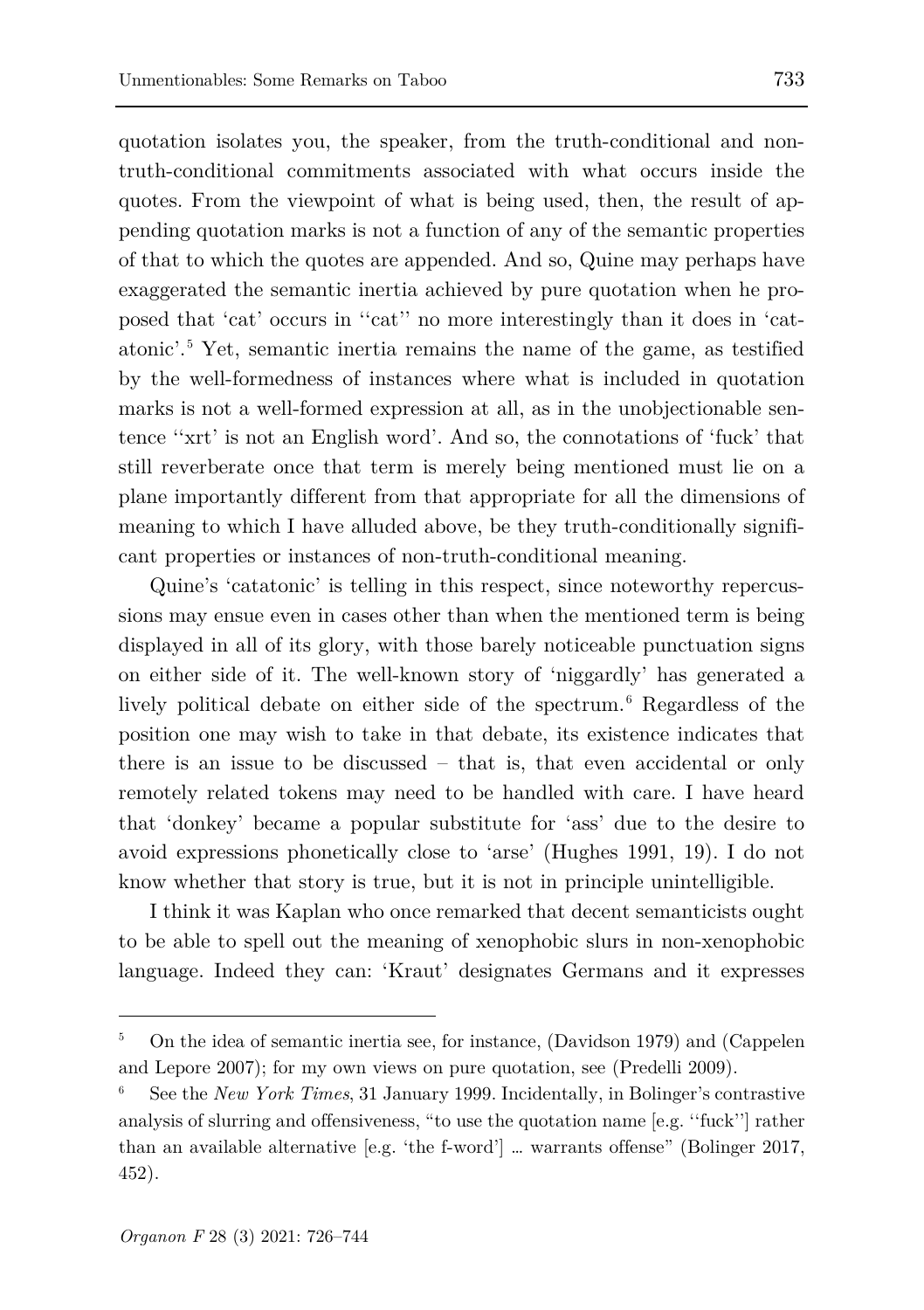disdain towards them, I may say. The details may be incorrect, but my attitude is untarnished, since I did not indulge in the use of the *analysan*dum, as I would in standard Tarskian biconditionals such as: 'snow is white' is true iff snow is white. Similarly, I can surely provide a terse and not at all impolite analysis for 'fuck', as in, say: 'fuck' designates sexual intercourse and belongs to the coarse register. And yet, 'fuck' and its ilk put the student of language in a perilous situation. The referent, sexual intercourse, and the coarseness with which it is designated, are apparently neutralized when that word is displayed within quotation marks. Still, that very display suffices for the presence of those additional effects.

Something then remains that, metaphorically speaking, scopes out even of pure quotation. I refer to this aspect of an expression's profile as its *taboo* status, and I proceed with a few remarks on taboo in the remainder of this essay.

## **3. Taboo tokens**

Our normative assessments of utterances generally involve a worldly dimension, side by side with the genuinely linguistic features of an expression. So, 'London is in France' may be chastised as being false because it says that London is in France, because London is not in France, and because the speaker was in a situation where true talk was required. 'Io ti ho invitato a pranzo' may be criticized as impolite when directed to an adult stranger because, by virtue of its Italian meaning, 'ti' is familiar, and because, in our society, adult strangers are not to be addressed in a familiar register. Or else, mutatis mutandis, 'Angela is a Kraut' elicits our disapproval because it derogates the Germans and because, in reality, derogation is unjustified or downright impermissible. And so, at least in principle, you may try to escape those accusations while maintaining your allegiance as an English or Italian speaker by attempting to change the world: you relocate London, you protest that you were not really asserting anything about actual geography, you promote a reform of our attitudes towards adult strangers, or you argue that anti-German prejudice is justified.

In some sense, taboo is a more direct affair: the criticism incurred by the violation of a taboo simply ensues from the fact that, in the relevant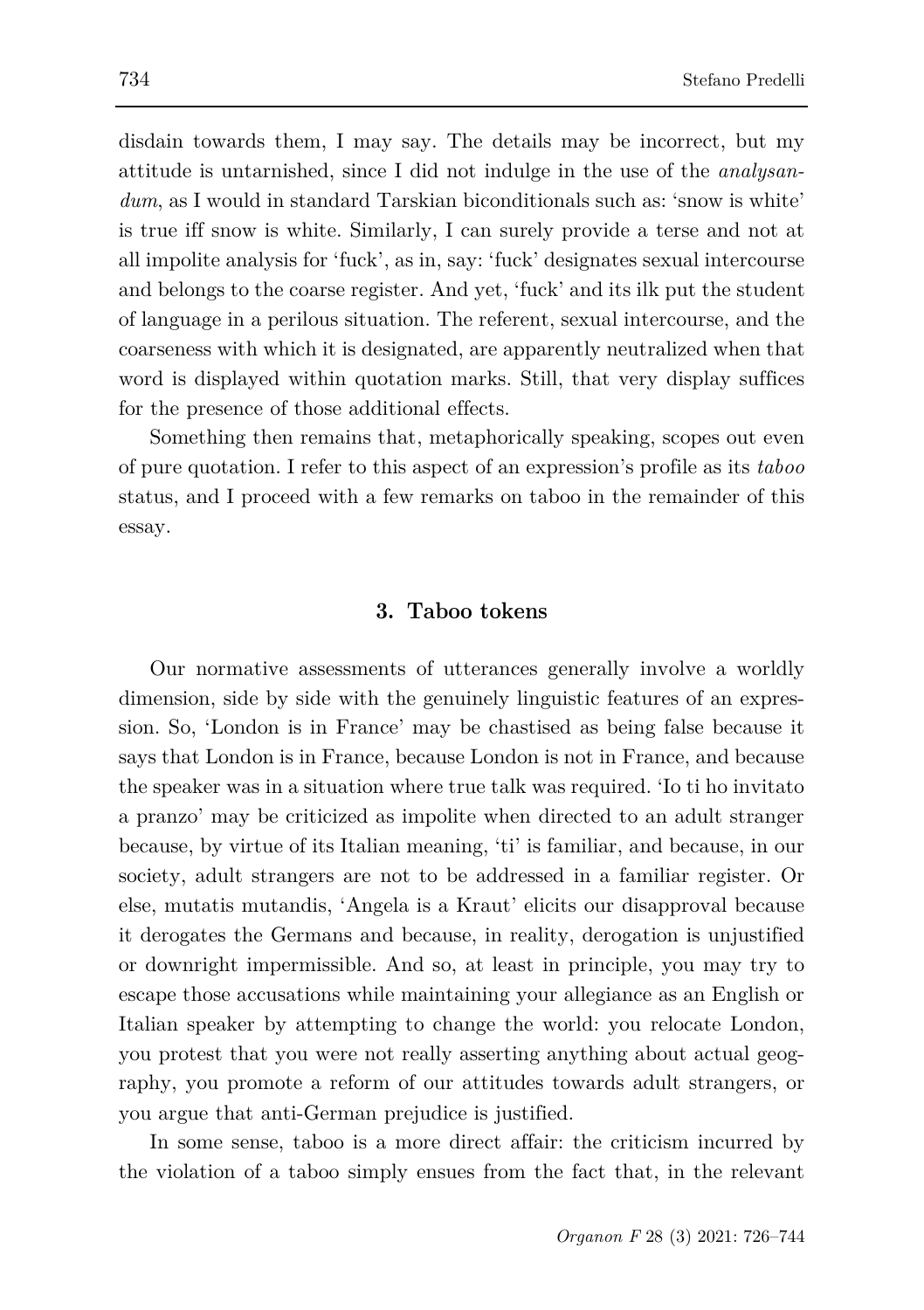linguistic community, that word is being designated as taboo. You may well rejoice in that criticism, and you may enjoy your status as a rebel. But, if you utter a taboo word, you do not cease to be a target of disapprobation unless you relinquish your position as a member of that linguistic community.

That is not to say that the taboo status of an expression is utterly disentangled from the truth-conditional and/or non-truth-conditional aspects of its meaning. Presumably, some communities decree that, say, certain words for the divinity are taboo because they are privileged expressions for a being whose metaphysical status far exceeds that of anything that is a proper subject for human conversation. That is, they identify taboo expressions for reasons eventually having to do with the nature of their *designatum*, that is, for reasons related to their truth-conditional meaning. Or else, perhaps, 'fuck' ended up as taboo partly because of its connections with the non-truth-conditional aspects of its meaning, in a seamless shift from expressions that ought not to be used in polite company to words that should not even be mentioned. Indeed, in all likelihood, racial slurs such as the nword derive their forbidden status both from the hideous historical oppression suffered by its designatum, and from the venomous history of derogation in the Western world. In this respect, it is hardly an accident that 'Kraut', 'wop', or 'limey' did not follow its destiny, and that they remained derogatory but non-taboo expressions.

And so, taboo may well occasionally (or perhaps even inevitably) have ensued from historical processes grounded on an expression's *designatum*, on its non-truth-conditional meaning, or on something of both sorts. Yet this much is not equivalent to the denial of a distinctive niche for the conventional dimension of taboo. The contrast with truth-conditional meaning is patently obvious: truth-conditionally indistinguishable expressions may differ in their taboo status, as in the case of unobjectionable uses of 'copulate' for sexual intercourse. And so, certain noteworthy properties of the object or action or event that is being spoken about may perhaps have played a role in the generation of taboo, but they hardly suffice. The matter is no less clear when it comes to non-truth-conditional meaning: 'screw', in its use for sexual intercourse, is (or may well be) as coarse as 'fuck', but it is not (or need not be) taboo. And 'spook' is (or may well be) as derogatory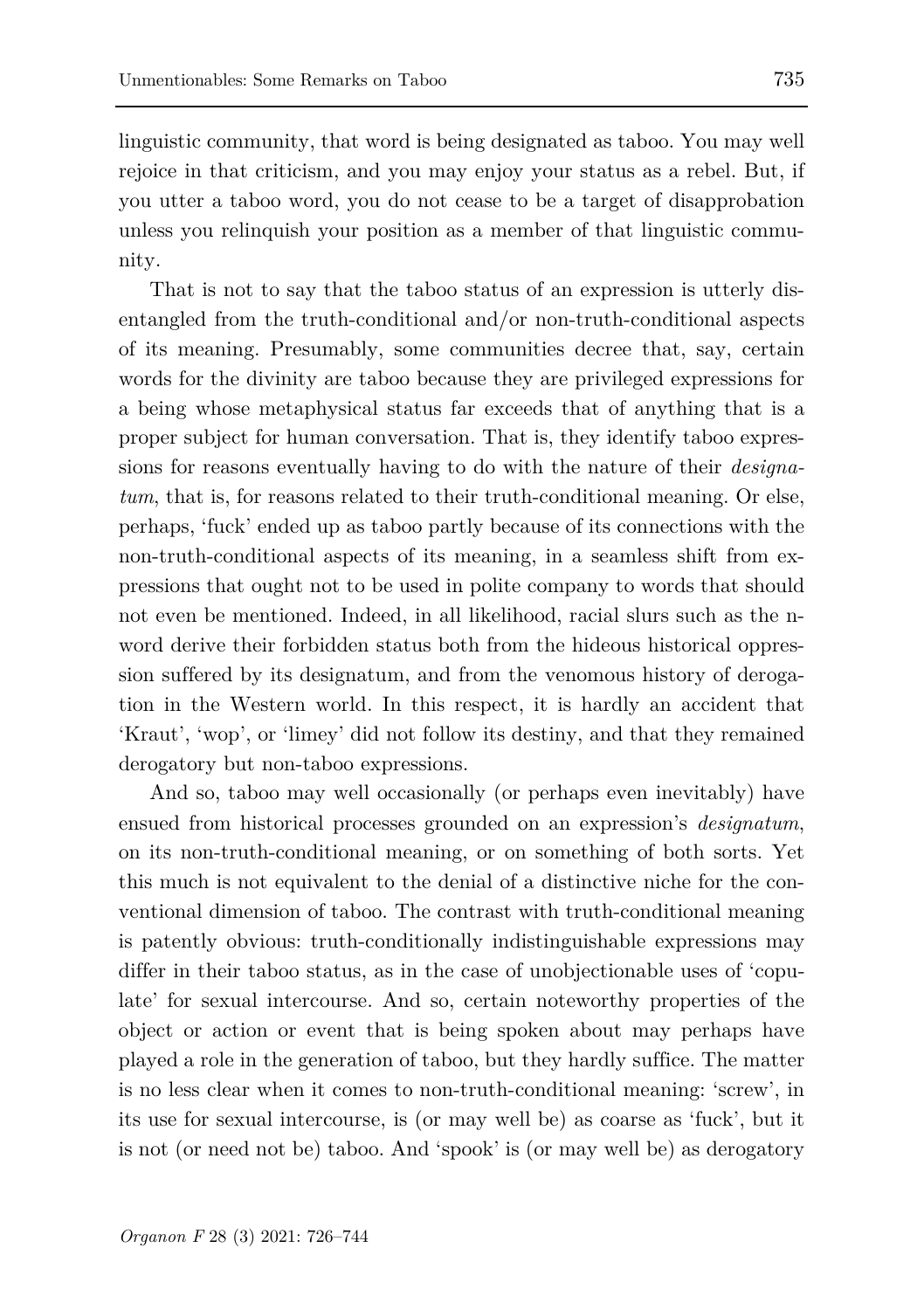as the n-word, but its mention hardly elicits the same sort of sentiments. And so, coarseness, derogation, or other potentially alarming facets of nontruth-conditional meaning may lie behind the history of certain terms as taboo, but they do not bear the entirety of the explanatory burden.

More importantly, the conceptually distinctive features of taboo remain in place even if the contrasts mentioned in the foregoing paragraph are called into question on empirical grounds. And so, taboo's *reasons* are varied, and are in no way limited to expressions that deal with delicate subjects, or that begin their life in the coarse or derogatory arenas. They may, in fact, be utterly arbitrary motives, letting one expression go while forbidding the occurrence of one that is *fully* synonymous with the first, that is, while prohibiting a word that is indistinguishable from the truth-conditional and non-truth-conditional level alike.

The arbitrariness of taboo extends to our very *interaction* with the incriminated words. Certain practices forbid the spoken occurrence of an expression while allowing its being written down, perhaps as in Maimonides' intimation that 'only in the Temple is the name [of God] recited as it is written' (Laws of Prayer and Priestly Blessings, 14:10). I cannot claim competence with the proper interpretation of the great Sephardic philosopher, but it is at least conceivable that what he was after is the intimation that a certain word may harmlessly be tokened in its written form, but that it may not be spoken, or at least not 'recited as it is written'. Even more surprisingly, the relationships between an expression and its involvement in taboo may have to do not with the prohibition that it be pronounced, written, or tokened in any other form, but rather that it be *erased*, as in a proscription presumably stemming from no lesser source than *Deuteronomy*: 'you shall destroy [Pagan gods'] names from this place, [but] do not do this to God' (Deuteronomy 12, 3–4).

These scenarios may well be rather distant from the sort of linguistic dictates with which most of us are familiar. Yet, they are instructive to a much greater extent than the giggles engendered by the repeated mention of 'fuck' among a group of adolescents. What is instructive, in particular, is the deliberate sloppiness of my exposition in the paragraph above. Surely, if what taboo forbids is, say, the *spoken* occurrence of an expression, it is not that expression itself that is that practice's main target, but its verbal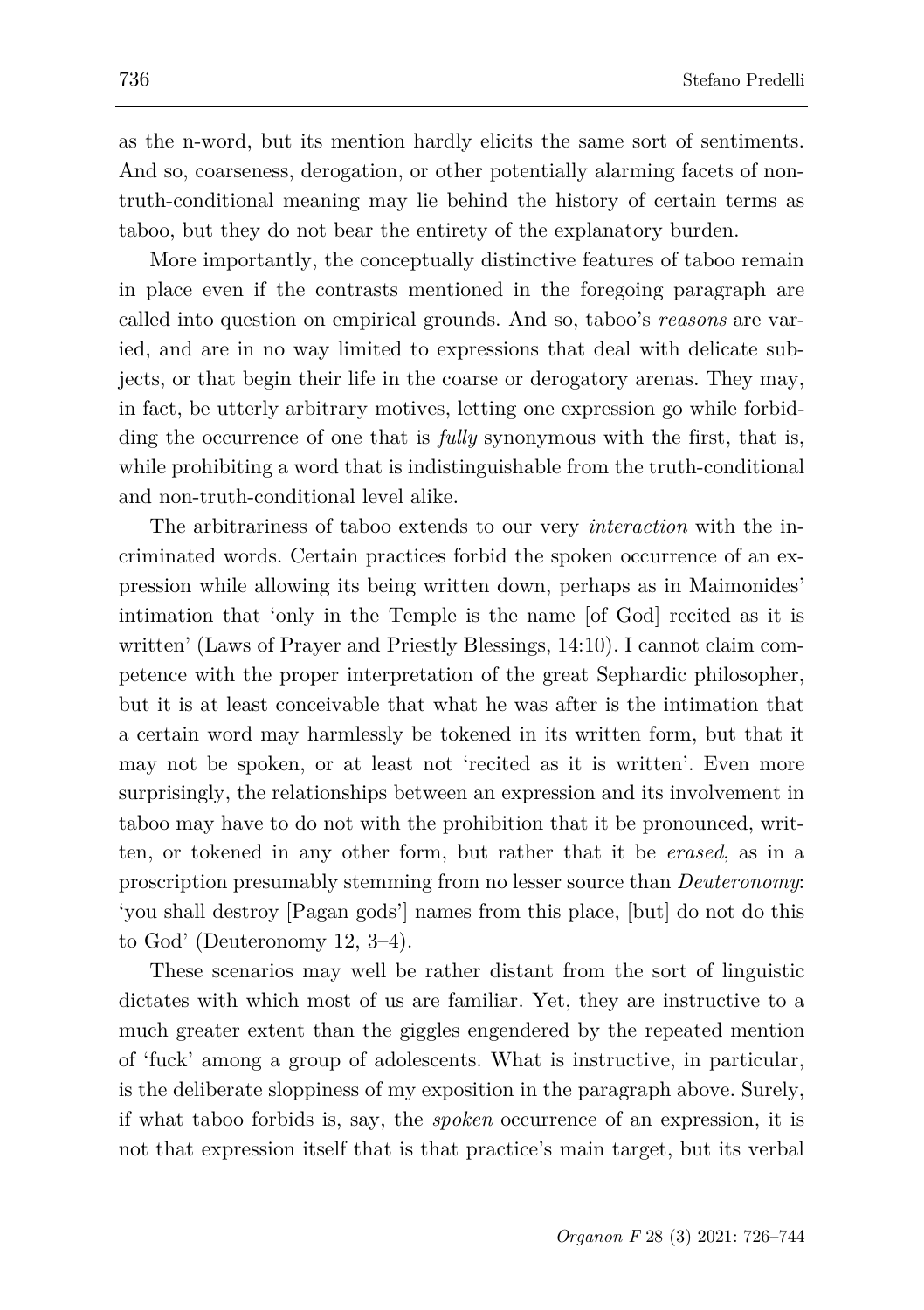tokens. Equally surely, expressions are not even the sort of thing that can be erased, since what is erased is a token, not the expression itself. And so, the taboo status of an expression must be interestingly related to its tokening, in ways that are more direct and illuminating than the limited significance of tokens in the study of its semantic meaning.

Returning to more familiar instances, then, the Kaplan-inspired project of a neutral analysis of coarse or derogatory terms inevitably breaks down when it comes to taboo. Or, at the very least, it breaks down when that analysis is being carried out: my speaking of the properties of 'fuck' need not indulge in an undesirable register, but it violates the dictates of taboo. And it does so inevitably, since any pronouncement as to the properties of 'fuck' must start with a specification of its object, that is, with the production of the incriminated token. Similarly, taboo's apparent 'scoping out' of quotation results from the unavoidable layout for quotational terms. So, ''xrt'' (the result of appending quotation marks to 'xrt') refers to a threeletter string precisely by virtue of the fact that 'xrt' occurs within it, that is, by virtue of the fact that it is tokened as part of the tokening of that five-character affair. And ''fuck'' mentions a certain English four-letter word precisely by virtue of displaying that four-letter sequence as its proper part. Quotation may well be a fruitful tool for unveiling certain characteristics of taboo, but what does the trick, there, is the very format for its realization, the occurrence of the incriminated form.

It is thus unsurprising that the accidental occurrences that I have mentioned above, as in the case of 'niggardly', may cause alarm to those sensitive to the taboo status of certain expressions. The ailurophobic may have no qualms with 'catatonic', but those who attribute taboo status to 'cat' may legitimately opt for a different designation of unresponsive stupor. And, in relation to the aforementioned distinctions between different forms of tokening, one's distress may be generated by (accidental or not so accidental) occurrences that are only phonetically in the vicinity of the incriminated term. I have heard of an overly sensitive teacher of French who refrained from revealing to her students the noun for seals, 'phoque', due to its phonetic vicinity with 'fuck'. The sacrifice of her pedagogical mission on the altar of a minor taboo is unforgivable, but her motive remains comprehensible.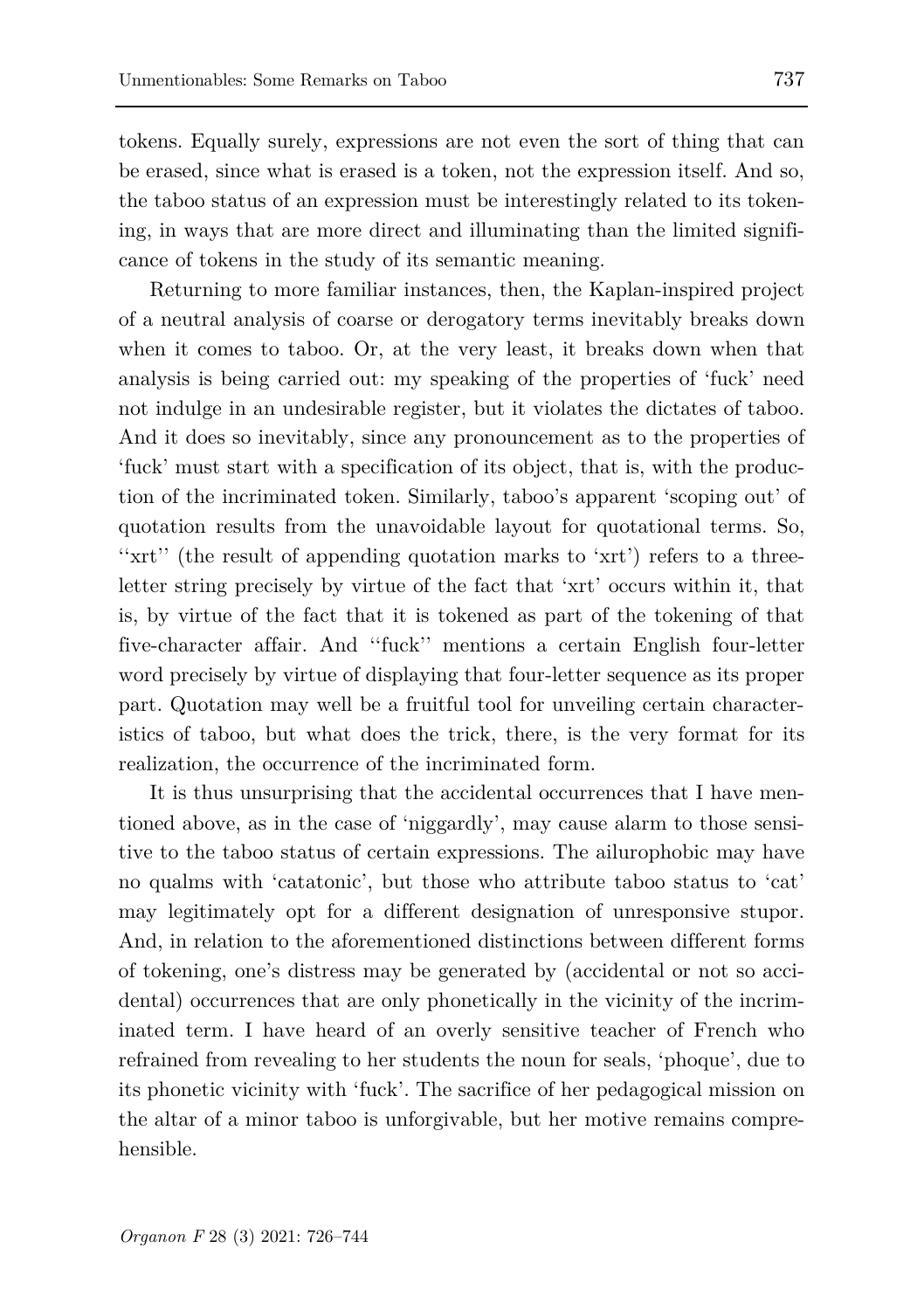## **4. Taboo and semantics**

In the first parts of this essay I alluded to the distinctive role of taboo as a part of an expression's conventional profile that is independent from what I called its 'semantic meaning', that is, a part of meaning unamenable to the application the standard tools of semantic analysis. The idea that taboo is intimately connected with the process of tokening helps to shed some light on this vague idea.

In a famous passage in *Demonstratives* Kaplan highlighted the distinction between the occurrence of an expression (that is, the "combination of an expression and a context") and an utterance of it: the idea of an utterance comes "from the theory of speech acts," whereas the notion of a sentence-in-a-context derives "from semantics" (Kaplan 1989a, 522). Kaplan's use of 'speech acts' is closely related to the act of speaking, that is, to the event of tokening. Indeed, the reason why that distinction is important is that the semantic study of meaning ought to abstract away from the accidental regularities governing tokens. For instance, "utterances take time and utterances of distinct sentences cannot be simultaneous," but this physical inevitability ought to be kept at bay for the purposes of semantics: "we do not want arguments involving indexicals to become valid simply because there is no possible context in which all the premises are uttered, and thus no possible context in which all are uttered truthfully" (Kaplan 1989a, 522). This idea is reiterated in his later commentary, *Afterthoughts*, in terms of a telling mentioned slogan: "semantics [is] concerned not with the vagaries of actions, but with the verities of meaning" (Kaplan 1989b, 584–5). Once again, the features he deems to be *persona non grata* in semantic society derive from the physical or metaphysical structure of tokening: "utterances take time, and are produced one at a time; this will not do for the analysis of validity" (Kaplan 1989b, 584).[7](#page-12-0)

And yet, there is no reason why features of this sort, though apt examples of Kaplan's methodological recommendation, ought to exhaust the domain for 'the theory of speech acts'. And so, by all means, let us ground

<span id="page-12-0"></span><sup>7</sup> For my developments of Kaplan's methodological advice, see (Predelli 2005) and (Predelli 2013).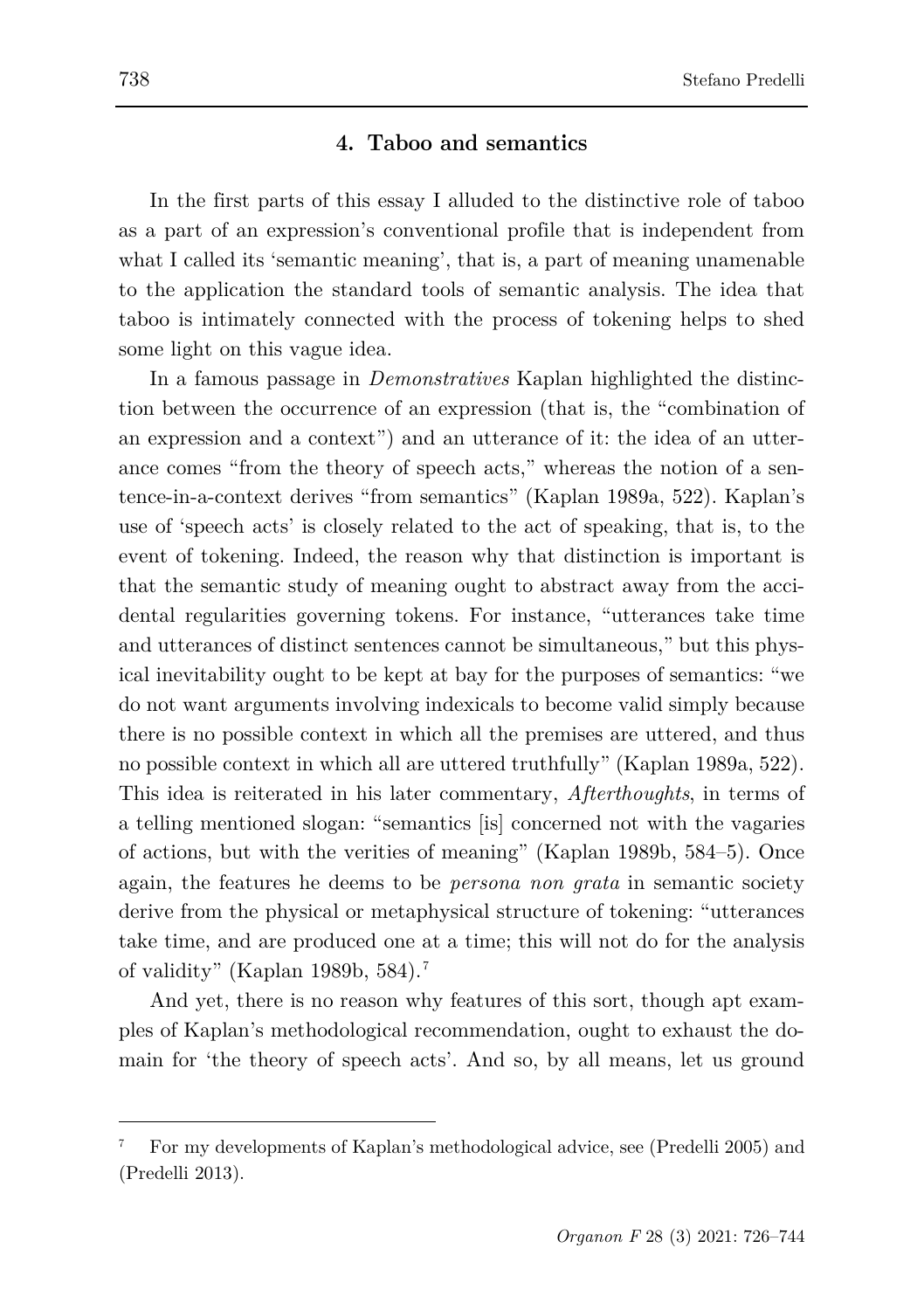our study of truth-conditional and non-truth-conditional meaning on occurrences, rather than utterances. And let us do so in order to abstract away from, *among other things*, the facts that utterances take time, that they involve the exercise of the mouth or the hand, or that they are inevitably performed by intelligent beings. But more besides may need to be swept aside: these non-conventional, natural features of the tokening act need not be all there is that needs to be expunged from the proper domain for semantics. In particular, other aspects of the tokening process may well ensue from conventional injunctions, in particular from decisions that do not affect tokening *in general*, but the tokens of *particular expressions*. Taboo, a conventional aspect of certain expression, apparently falls on that side of the divide, and it firmly belongs among "the vagaries of action" rather than to "the verities of meaning."

A clear counterpart of all of this are the different targets for our normative assessment of an utterance. Those that are likely to catch the semanticist's attention are those ensuing from the properties associated with occurrences, that is, eventually, with sentences in a context. From the perspective of *Demonstratives*, those are the properties ensuing from *character*, that is, from truth-conditional meaning. But there are no reasons why nontruth-conditional features ought not to feature here as well. And so, as mentioned at the beginning of this essay, an utterance may be chastised for being false, redundant, or contradictory. Or else, for being derogatory, in the wrong register, or impolite. And if it is censured for any of these reasons, it is so because it is an utterance representable in terms of a sentence that is primarily responsible for bearing those meaning-related properties. The discussion of the relationships between taboo and the tokening process indicates that matters are different when it comes to this phenomenon. There may well be nothing objectionable in calling the taboo status of an expression a part of its conventional profile, at least in the sense of being an aspect of that needs to be mastered by its competent users. But there are reasons for resisting a fully-fledged commitment to 'meaning' in this case: what is at issue is a convention that pertains not to an expression *in abstracto*, but to the action of tokening it.

In this sense, the study of taboo falls squarely within a normative theory of action, albeit, in our case, the sort of action that is of interest from the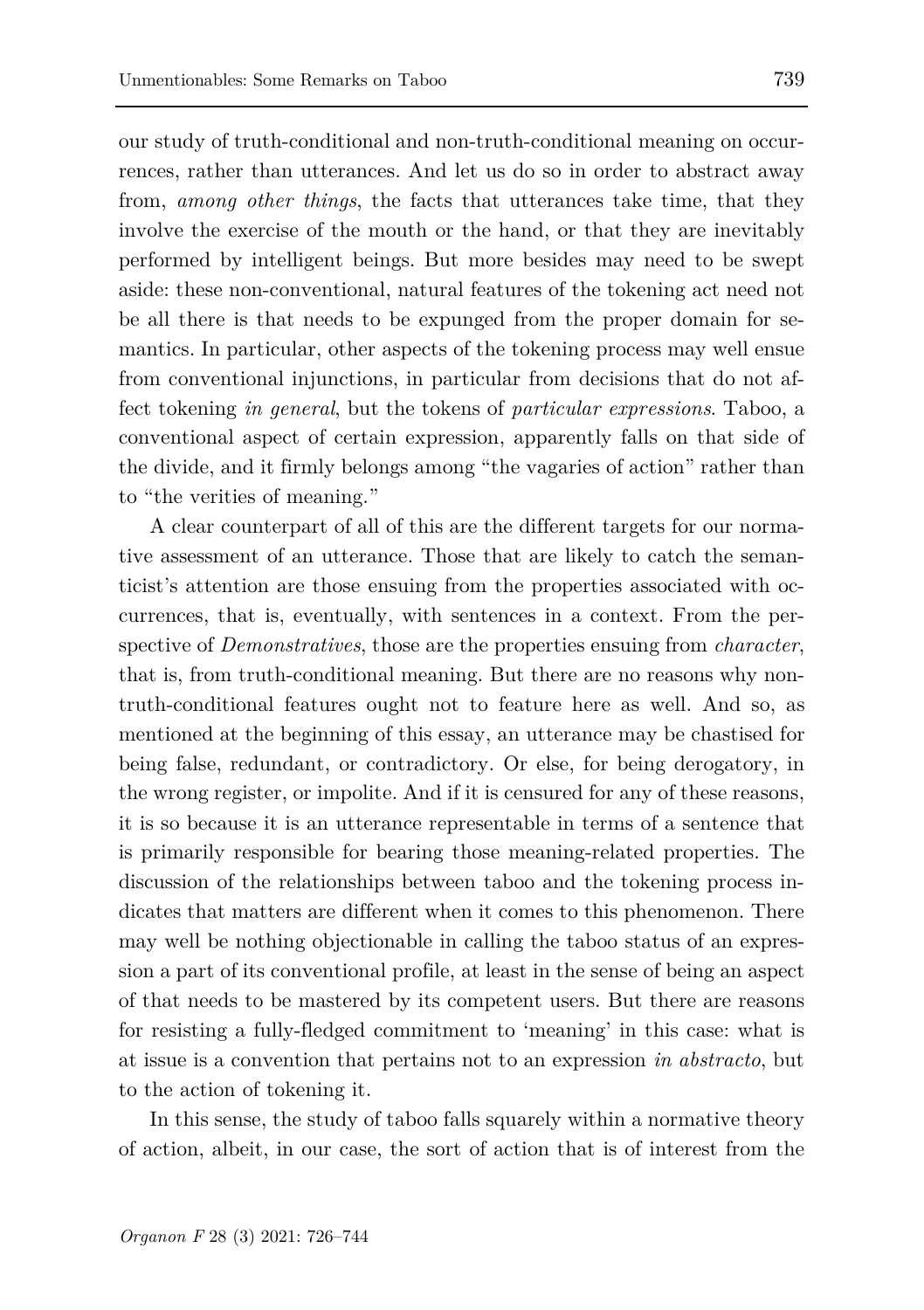viewpoint of language. Or else: a particular aspect of the conventional profile of certain expressions has little to do with anything that is of semantic concern, be it propositional encoding, truthful description, or the sort of expressive outcomes apparently engendered by virtue of non-truth-conditional meaning. This conventional dimension is rather fully captured from the viewpoint of a theory of linguistic action, that is, a theory of the sort of inter-personal coordination characteristic of conversational exchanges.

## **5. Concluding remarks: the power of taboo**

The classic framework for the study of conversational moves focuses on their effects on common belief, that is, on a certain class of propositions. For instance, an assertoric and literal utterance of s apparently results in the proposal that p be added to common belief, where p is the proposition encoded in s. [8](#page-14-0) The literature on non-truth-conditional meaning has contributed to an expansion of this model, generally directed towards a more nuanced and structured picture of conversation. For instance, an utterance of 'Angela is a Kraut' may well engender effects related to the speaker's disdain for Germans, but it arguably proposes that these effects be recorded at a level other than that appropriate for an utterance of, say, 'Germans are intrinsically unworthy of respect'.[9](#page-14-1)

The details here are important and independently interesting, but they may safely be set aside here. What matters in the picture sketched above is an assumption that affects the truth-conditional and non-truth-conditional aspects of the uttered expression: the act of tokening intervenes in the economy of conversation precisely insofar as it is an act involving the presentation of a meaning-bearing affair, in the semantic sense of that term. And so, a certain enrichment of the conversational record ensues from my token of 'London is in England', precisely because the truth-conditional meaning of what I uttered eventually yields a particular proposition. Or

<span id="page-14-0"></span><sup>8</sup> See (Stalnaker 1999) and (Stalnaker 2014), and the considerable related literature; on the idea of assertions as proposals, see (Farkas and Bruce 2010).

<span id="page-14-1"></span><sup>9</sup> For discussions of the multi-layered nature of conversation see, for instance, (Roberts 1996), (Portner 2007), (Farkas and Bruce 2010), and (Anderbois et al. 2015).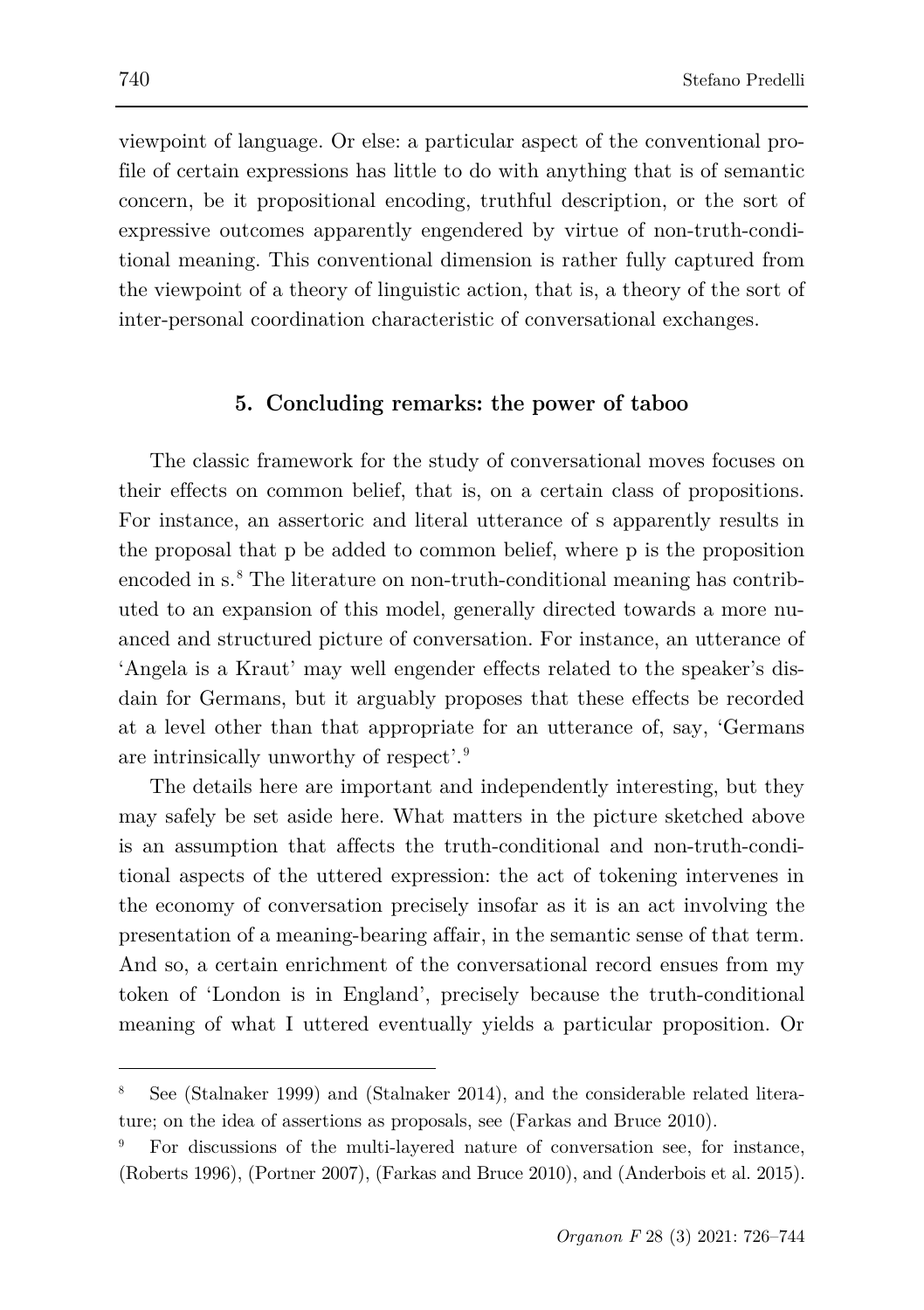else, something of a different nature happens when I token 'Angela is a Kraut', but that too stems from my words' semantic profile, in this case, at least in part, their non-truth-conditional meaning.

In this picture of conversation, then, the tokening process intervenes at best as something that is inevitable for creatures of our kind, but that is, in and of itself, of little significance. In other words: the manifest act of tokening is there all right, but it is there only qua manifest exemplification of an affair endowed with truth-conditional and/or non-truth-conditional meaning. The case of taboo, on the other hand, forcefully invites us to reconsider our traditionally dismissive attitude towards the nitty-gritty of the marketplace: the sheer token may well be unaccompanied by any noteworthy semantic effects, as when it is merely mentioned, and yet reverberates with all of its force.

A thing done cannot be undone. From this metaphysical triviality comes the potency of taboo. Recall, as a term of contrast, the classic take on assertoric conversational moves as proposals of propositional enrichment. They are proposals that, clearly, may not in the end make it to common belief: 'that is false', you protest, thereby preventing our exchange from taking that claim on board. Non-truth-conditional affairs are notoriously harder to resist: as a rejoinder to 'Angela is a Kraut', your 'that is false' merely questions my attribution of nationality to that woman. And yet, thankfully, the xenophobe is not all-powerful: 'hey, wait a minute, that is not the way to characterize the Germans', you may protest.<sup>[10](#page-15-0)</sup> And so, in either case, all can be undone, either by appealing to standard conversational tools such as denial and rejection, or by questioning the suitability of certain conversational developments.

Not so with taboo, whose power far exceeds that of non-truth-conditional meaning. 'Fuck', you utter. And, from the viewpoint of taboo, there is no taking it back, since the source of taboo, namely the very act of tokening, is what it is and cannot be undone. The prevention of taboo calls for the most literal form of silencing, that is, for forcibly preventing that token to occur in the first place.

<span id="page-15-0"></span><sup>10</sup> For applications of 'hey wait a minute' to issues of presupposition, see (von Fintel 2004).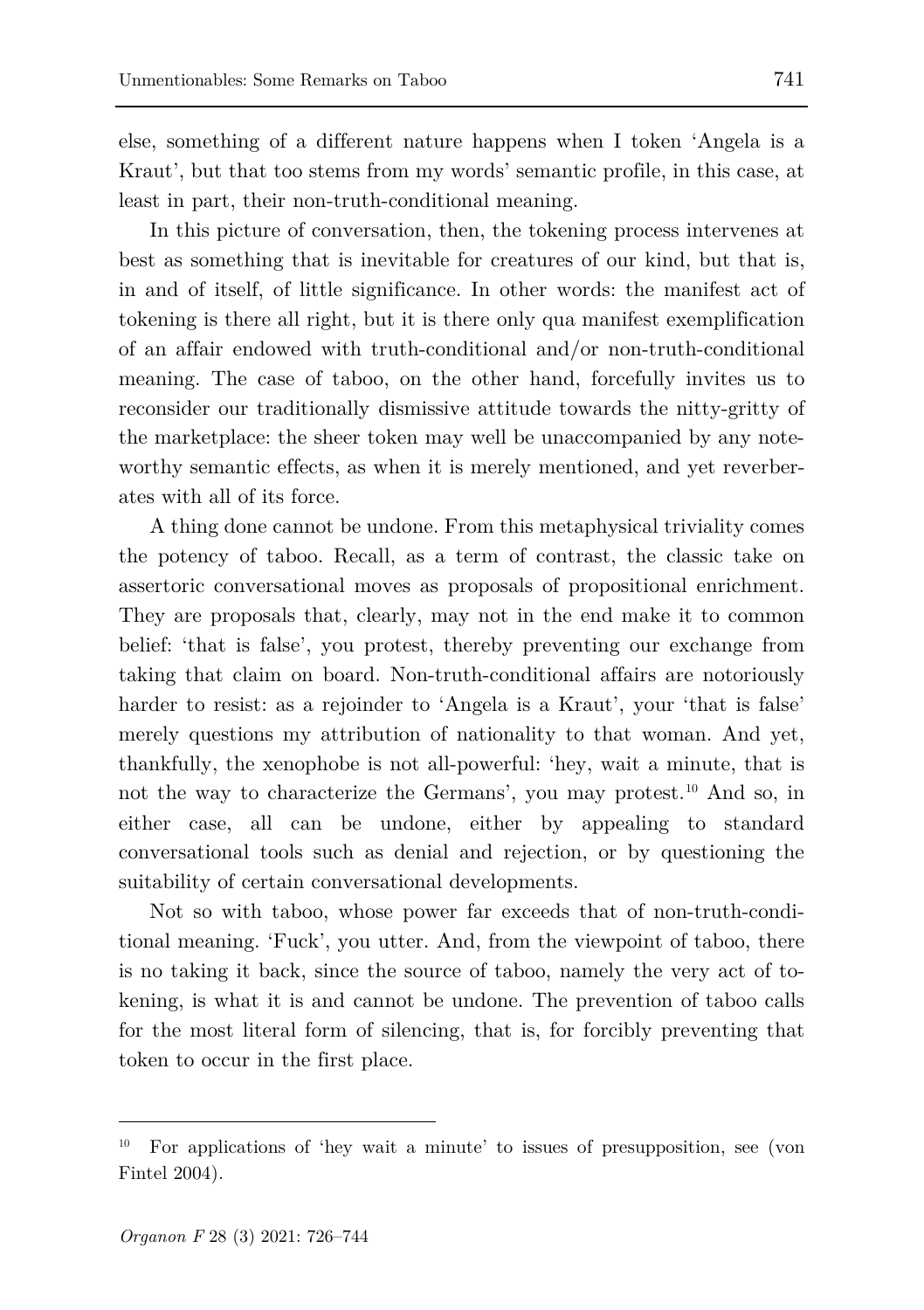All of the above surely deserves fuller theoretical attention. I wrap things up with a modest conclusion, independent of many details in my vague gestures thus far. For me, taboo and its conversational role turn out to be a profitable object of inquiry, both for their independent interest and for their repercussions on those other matters of semantic interest, most notably coarseness and derogation. More importantly, taboo also exerts an interesting pressure on our customary understanding of the study of language. Even if its role in human society turns out to be of lesser urgency than many other areas of semantic inquiry, the metasemantic repercussions of taboo deserve to be studied with care.

#### **Acknowledgements**

Many thanks to the participants in the symposium Value in Language, hosted by the Slovak Academy of Sciences (March 29–31, 2021). A particularly emphatic thank you goes to Rob Stainton, who provided extensive and detailed comments on a first draft of this paper.

#### **References**

- Allan, Keith. 1990. "Some English Terms of Insult Invoking Sex Organs: Evidence of a Pragmatic Driver for Semantics." In *Meanings and Prototypes. Studies in Linguistic Categorization*, edited by S. L. Tsohatzidis, 159–94. London: Routledge.
- Allan, Keith, and Kate Burridge. 2006. *Forbidden Words: Taboo and the Censoring of Language*. Cambridge: Cambridge University Press.
- Amaral, Patricia, Craige Roberts, and E. Allyn Smith. 2007. "Review of *The Logic of Conventional Implicatures* by Chris Potts." *Linguistics and Philosophy* 30: 707–749. doi.org/10.1007/s10988-008-9025-2
- Anderbois, Scott, Adrian Brasoveanu, and Robert Henderson. 2015. "At-issue Proposals and Appositive Impositions in Discourse." *Journal of Semantics* 32 (1): 93–138. doi.org/10.1093/jos/fft014
- Anderson, Luvell, and Ernie Lepore. 2013. "Slurring Words." *Noûs* 47 (1): 25–48. doi.org/10.1111/j.1468-0068.2010.00820.x
- Bolinger, Renée Jorgensen. 2017. "The Pragmatics of Slurs." *Noûs* 51 (3): 439–62. doi.org/10.1111/nous.12090
- Cappelen, Herman, and Ernest Lepore. 2007. *Language Turned on Itself. The Semantics and Pragmatics of Metalinguistic Discourse*. Oxford: Oxford University Press.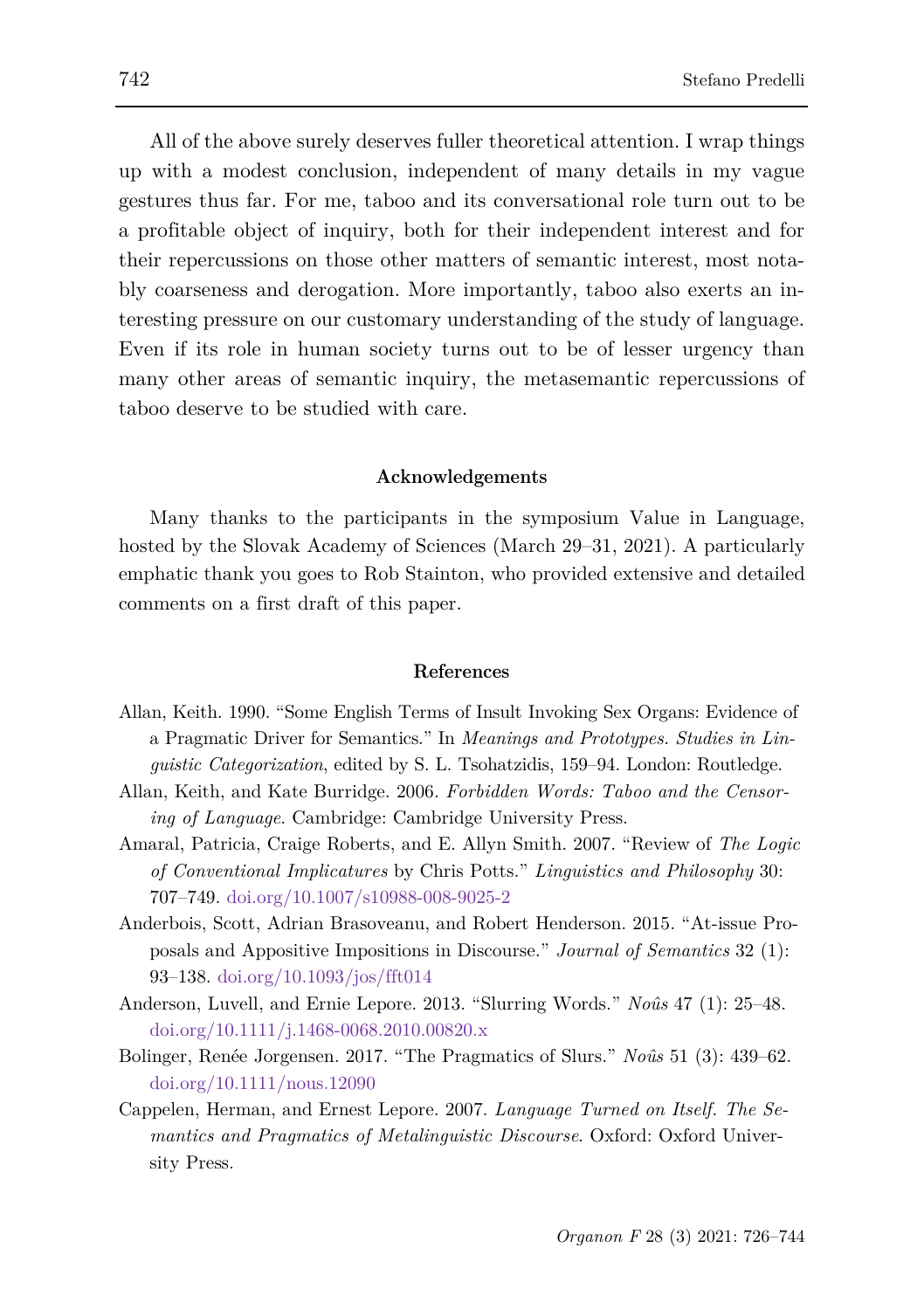Cruse, D. A. 1986. *Lexical Semantics*. Cambridge: Cambridge University Press.

- Davidson, Donald. 1979. "Quotation." *Theory and Decision* 11: 27–40. Reprinted in *Inquiries into Truth and Interpretation*, 79–92. Oxford: Clarendon Press.
- Davis, Hayley. 1989. "What Makes Bad Language Bad?" *Language and Communication* 9 (1): 1-9. doi.org/10.1016/0271-5309(89)90002-5
- Diaz-Legaspe, Justina, Chang Liu, and Robert J. Stainton. 2020. "Slurs and Register: A Case Study in Meaning Pluralism." *Mind and Language* 35 (2): 156–82. doi.org/10.1111/mila.12236
- Dummett, Michael. 1973. *Frege: Philosophy of Language*. London: Duckworth.
- Farkas, Donka F., and Kim B. Bruce. 2010. "On Reacting to Assertions and Polar Questions." *Journal of Semantics* 27 (1): 81-118. doi.org/10.1093/jos/ffp010
- von Fintel, Kai. 2004. "Would You Believe It? The King of France is Back! (Presuppositions and Truth-Value Intuitions)." In *Descriptions and Beyond*, edited by Marga Reimer, Anne Bezuidenhout, 315–41. Oxford: Oxford University Press.
- Geurts, Bart. 2007. "Really Fucking Brilliant." *Theoretical Linguistics* 33 (2): 209– 14. doi.org/10.1515/TL.2007.013
- Gutzmann, Daniel. 2015. *Use-Conditional Meaning*. Oxford: Oxford University Press.
- Harada, S. I. 1976. "Honorifics." In *Syntax and Semantics Vol. 5, Japanese Generative Grammar*, edited by Masayoshi Shibatani, 499–561. New York: Academic Press.
- Harris, R. 1987. "Mentioning the Unmentionable." *International Journal of Moral and Social Studies* 2: 175–88.
- Holmes, Janet. 1992. *An Introduction to Sociolinguistics*. London: Longman.
- Hom, Christopher. 2008. "The Semantics of Racial Epithets." *The Journal of Philosophy* 105 (8): 416–40. doi.org/10.5840/jphil2008105834
- Hughes, Geoffrey. 1991. *Swearing: A Social History of Foul Language, Oaths, and Profanity in English*. Oxford: Blackwell.
- Kaplan, David. 1989a. "Demonstratives." In *Themes from Kaplan*, edited by Joseph Almog, John Perry, and Howard Wettstein, 481–563. Oxford: Oxford University Press.
- Kaplan, David. 1989b. "Afterthoughts." In *Themes from Kaplan*, edited by Joseph Almog, John Perry, and Howard Wettstein, 565–614. Oxford: Oxford University Press.
- Kaplan, David. 1999. "What is Meaning? Explorations in the Theory of Meaning as Use." (ms)
- Kratzer, Angelika. 1999. "Beyond Ouch and Oops: How Descriptive Content and Expressive Meaning Interact." (ms)